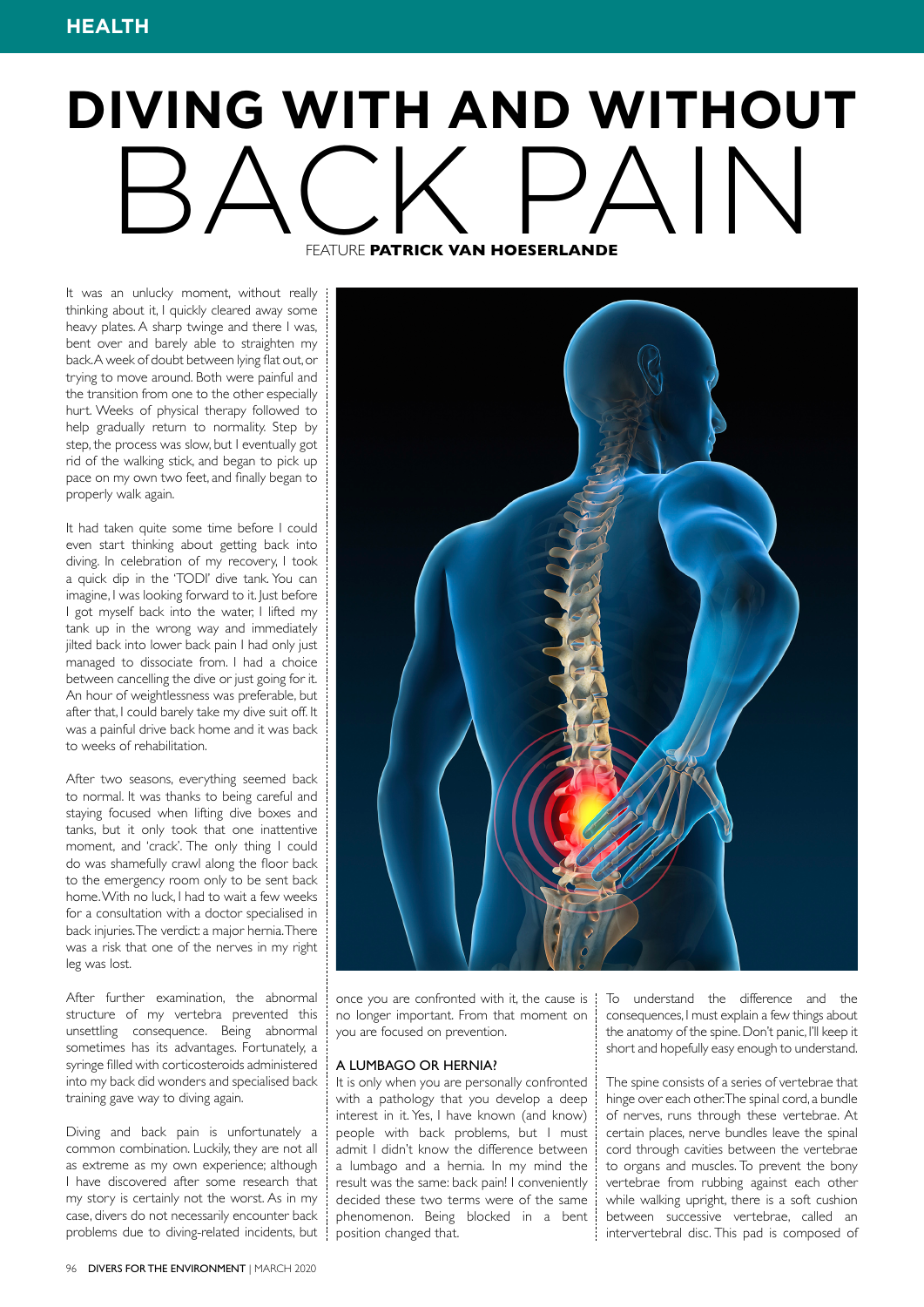

viscous fluid filled bags in which a smaller one is enveloped by a slightly larger bag, and this repeats several times. When we walk with a nice straight back, every vertebra rests on a cushion that dampens shocks. The back muscles keep everything nicely together and help to absorb the shocks.

With a back straight, you would have to lift a lot of weight before something goes wrong. Our spine is indeed perfected through evolution for lifting in this position. Unfortunately, we do other movements, which means we deviate from this ideal lifting position.

The most common mistake is lifting with a bent back. Due to the curve, the cushions are compressed at the front and stretched at the back. This way our backbone is under tension even before we have lifted something. When we start with that, the pressure on the cushions increases due to the combination of the weight and the contraction of the back muscles. This can be too much for our muscles, leading to an overload. Result: a lumbago. This is a sudden (acute) lower back pain that is often accompanied by muscle contraction and lower back vertebra irritation. Lumbago therefore does not directly have something to do with the spine because it is a strain of the back muscles. A painful thing, but for the rest, not much else is affected.

A worse case scenario consists of exceeding the critical value of pressure, causing a bag to rupture. This limit pressure decreases with age as the bag edges become less flexible. Imagine an internal pocket of an intervertebral disc tearing. It's a streak of shooing pain. The inner 'syrup' flows into the next bag. This is a mild form of a hernia. The treatment involves waiting for the inflammation to decrease quietly.

It is worse when the outer bag tears. That results in a typical radiating pain – while writing this out, I can feel the pain all over again. Part of the syrupy liquid drips away. The severity of the hernia depends on what is happening next. The pressure allows the next bag to protrude through the tear and to form a small balloon. If it is large, the cavity in the vertebrae will be too small. The balloon will then press on the nerve and the bloodstreams. This can result in a tingling sensation in the extremities, but also in the loss of coordination in the capacity of the muscles or even complete loss of control. The symptoms depend on where the hernia  $\frac{1}{2}$ 

occurs, and to which side the bulge is directed. It can literally go through the knees.

When a lumbago occurs, you have to sustain the suffering until the pain goes away. You will probably be given anti-inflammatory drugs to prevent or reduce a secondary inflammation. In the case of a hernia, rest, anti-inflammatory drugs and pain killers are prescribed. The possible bulge should disappear as quickly as possible. The degree of intervention depends on the current and possible resulting damage. This can range from a local injection of corticosteroids to reduce the pressure on the nerves, or a surgical removal of the swelling to avoid the nerve from dying. Because the back muscles are severed during such a surgery, the rehabilitation period is very long and painful.

### AND NOW?

The best way is of course to avoid a lumbago or a hernia. If you pay attention to how you lift things, you are on the right path. Unfortunately, we don't take enough care of our backs during our youth. We're always in a hurry and quickly pick up heavy containers with bent backs. We throw our scuba gear on and rationally move about with it on to get in the water. Adding a few extra kilos of weight to the belt to make sure we stay under… Sound familiar?

What if prevention comes too late? Well, the answer is surprising. Of course, you must first recover from your accident. You will probably have to follow a few sessions of physical therapy. Ask your physiotherapist how you can properly lift weight. You must not only learn how to lift something heavy with a straight back, but you will also have to train with weights. A set of strong back muscles reduces the risk of a relapse, especially in the case of unexpectedly performing a thoughtless movement. Attending back education sessions is recommended!

## HOW DO YOU DIVE AFTER A LUMBAGO OR A HERNIA?

Well, by preventing it from happening again. The best advice I can give you is to analyse what you can do and avoid lifting something heavy, and mostly, lifting it incorrectly.

Throw some weight 'overboard'. Most sport divers carry too much weight. Novice divers start overweight, later they are too lazy to adjust. When was the last time you tested your optimal buoyancy? Are you still diving – like me – with the same weight on your belt as ten years ago, while your configuration has completely changed? Are you jumping in a lake with the same weight as in the sea? I went through the trouble to test my buoyancy and managed to leave five kilos at home.

In addition to the weight, you must also consider its distribution. A concentration on your lower back is not recommended. Try to spread it out evenly. Lead comes in different shapes and you can get adjusted weights. Make sure that your configuration doesn't get heavier, then you will create a different problem.

Divide a heavy load into smaller, lighter parts. By walking back and forth a few times, you not only avoid having to haul a heavy load, but it is also a lot healthier. Your pedometer will praise you for it. Make sure that your dive equipment is divisible in smaller parts.

I prefer a twin tank setup on my back, because of the improved stability in the water. The metal back plate supports a straight back under and above the water. Ideally, you could adjust your bottle configuration to each dive, but this is not a financially viable option for many. I prefer to dive with a small number of similar configurations to make sure I know my set completely.

When I only have a short distance to walk to the dive site, I buckle my dive equipment on while I am sat on the edge of my car trunk. I never lift it to attach it to my back. The less I lift, the smaller the risk for a wrong movement. If the distance is greater, I carry everything in parts to the place where I can put it on easily and safely. If that is not possible for some reason or it is too far away, I mount the equipment into a small cart and roll the gear over to the dive site. Once there, I then look for a place where I can don my equipment while seated and preferably where I can roll over into the water.

## DO YOU HAVE TO GO IN SEARCH OF THE LIGHTEST POSSIBLE MATERIAL?

A carbon composite bottle is indeed much lighter to carry on land, but you will probably have to compensate for it in carrying extra weight. If you do not proceed carefully, you will eliminate the underwater benefits at the surface. A dive torch is better with a neutral buoyancy other than dragging an extra block of weight to compensate for its floating version. And now that we are talking weight, 'saving' on